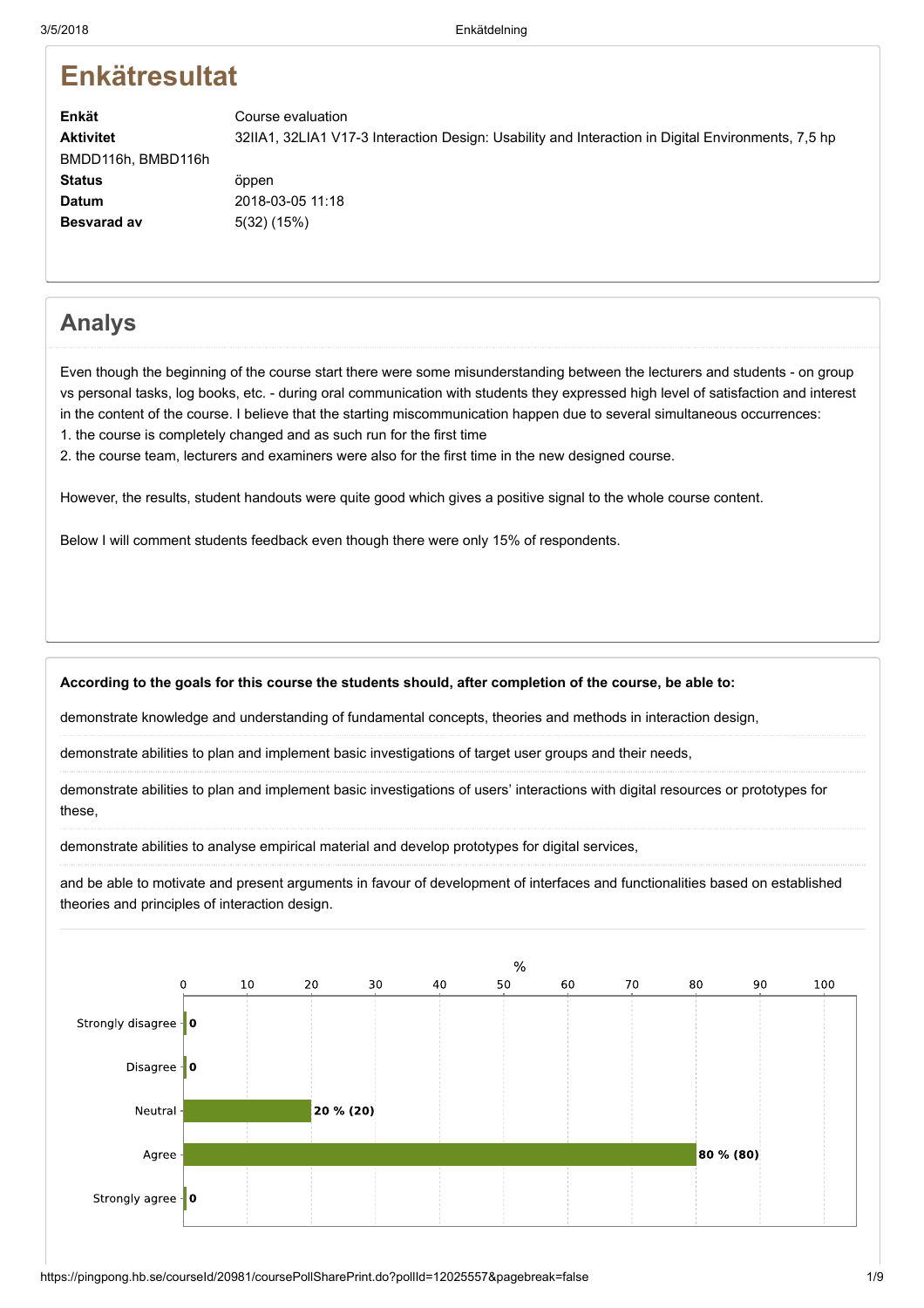3/5/2018 Enkätdelning Alternativ Strongly<br>disagree Strongly Disagree Neutral Agree Strongly<br>disagree Disagree Neutral Agree agree agree Fördelning 0% 0% 20% 80% 0% Antal 0 0 0 1 4 0 5 av 32 har svarat (15%) Max antal val: 5

### Lärarkommentar:

Students seem to be up to a great extent satisfied with their demonstrated knowledge.

Teaching has been carried out through discussions in Ping Pong and through online lectures . The teaching has contributed to my learning and helped me reach the learning goals.



| <b>Alternativ</b> | <b>Strongly</b><br>disagree | <b>Disagree</b> | <b>Neutral</b> | Agree | <b>Strongly</b><br>agree |
|-------------------|-----------------------------|-----------------|----------------|-------|--------------------------|
| Fördelning        | 20%                         | 0%              | 20%            | 60%   | 0%                       |
| Antal             |                             |                 |                |       |                          |

5 av 32 har svarat (15%) Max antal val: 5

#### Lärarkommentar:

Majority of the students agree that teaching have helped them reach the learning goals.

The course literature has been helpful for my learning.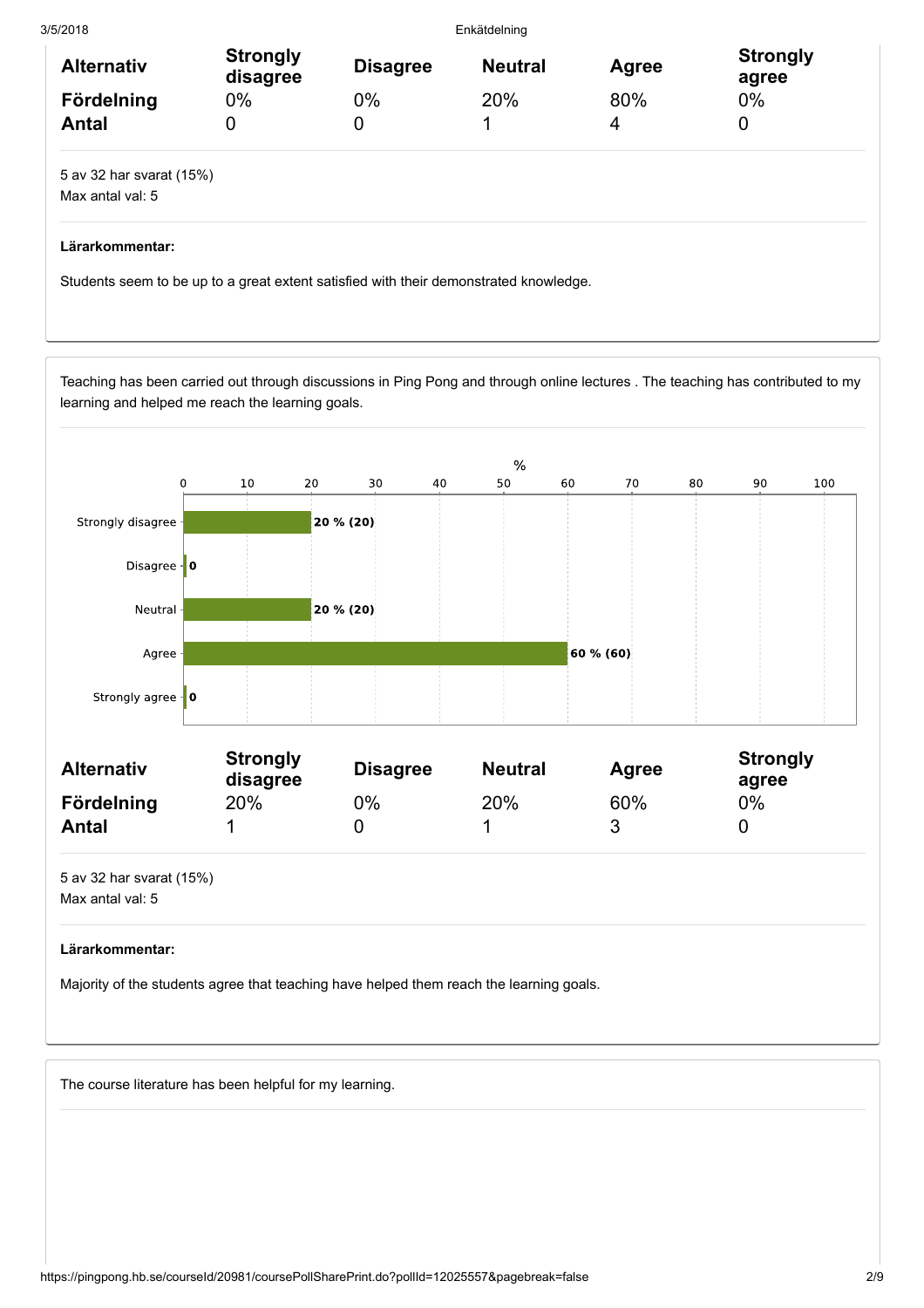#### 3/5/2018 Enkätdelning



The great majority of students agree that course literature was helpful

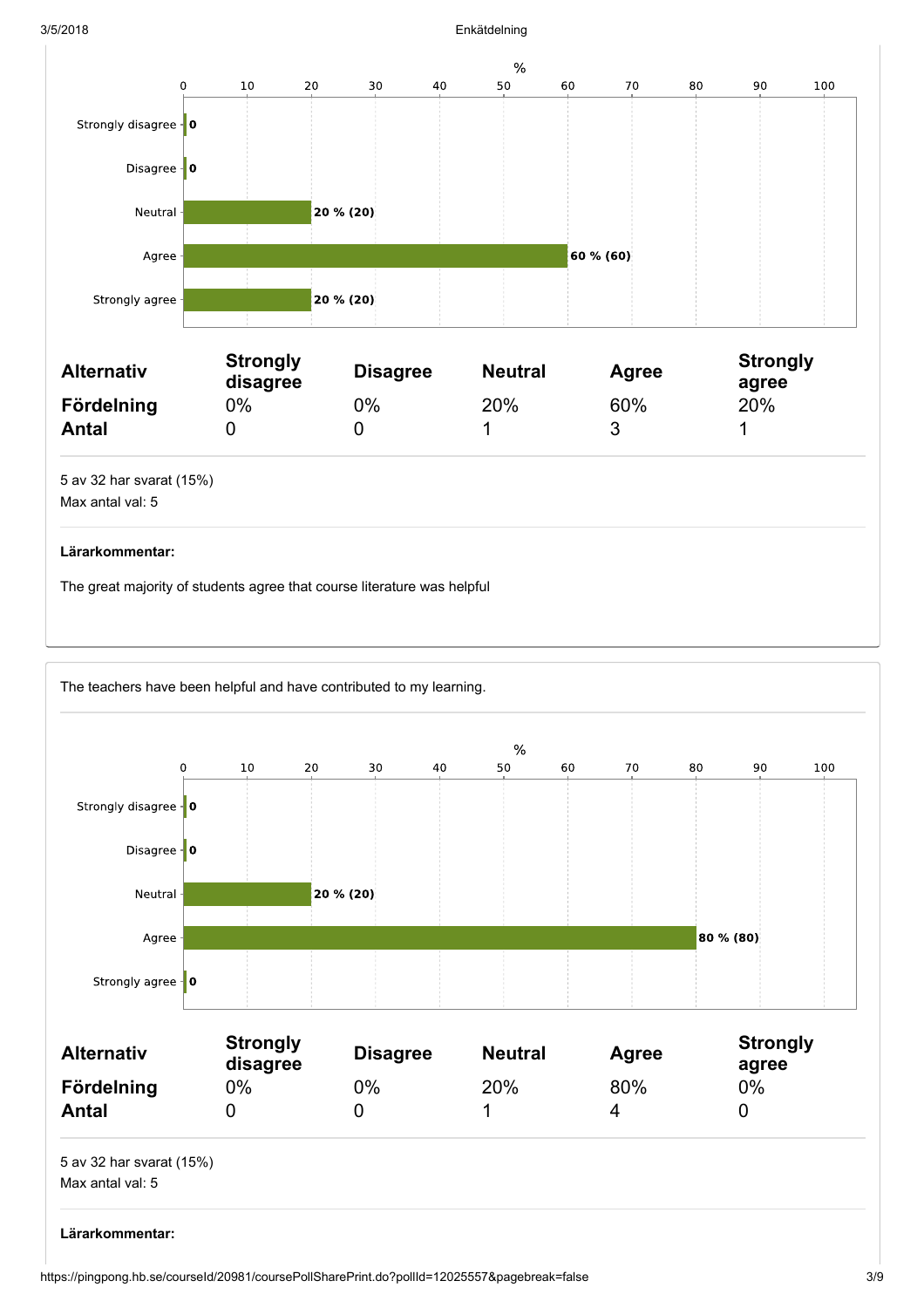Students show quite high level of satisfaction with their teachers.



#### Lärarkommentar:

There is 60% of those who agree vs 40% against a clearlink between the course content and illustrative examples from research field. This should be further developed

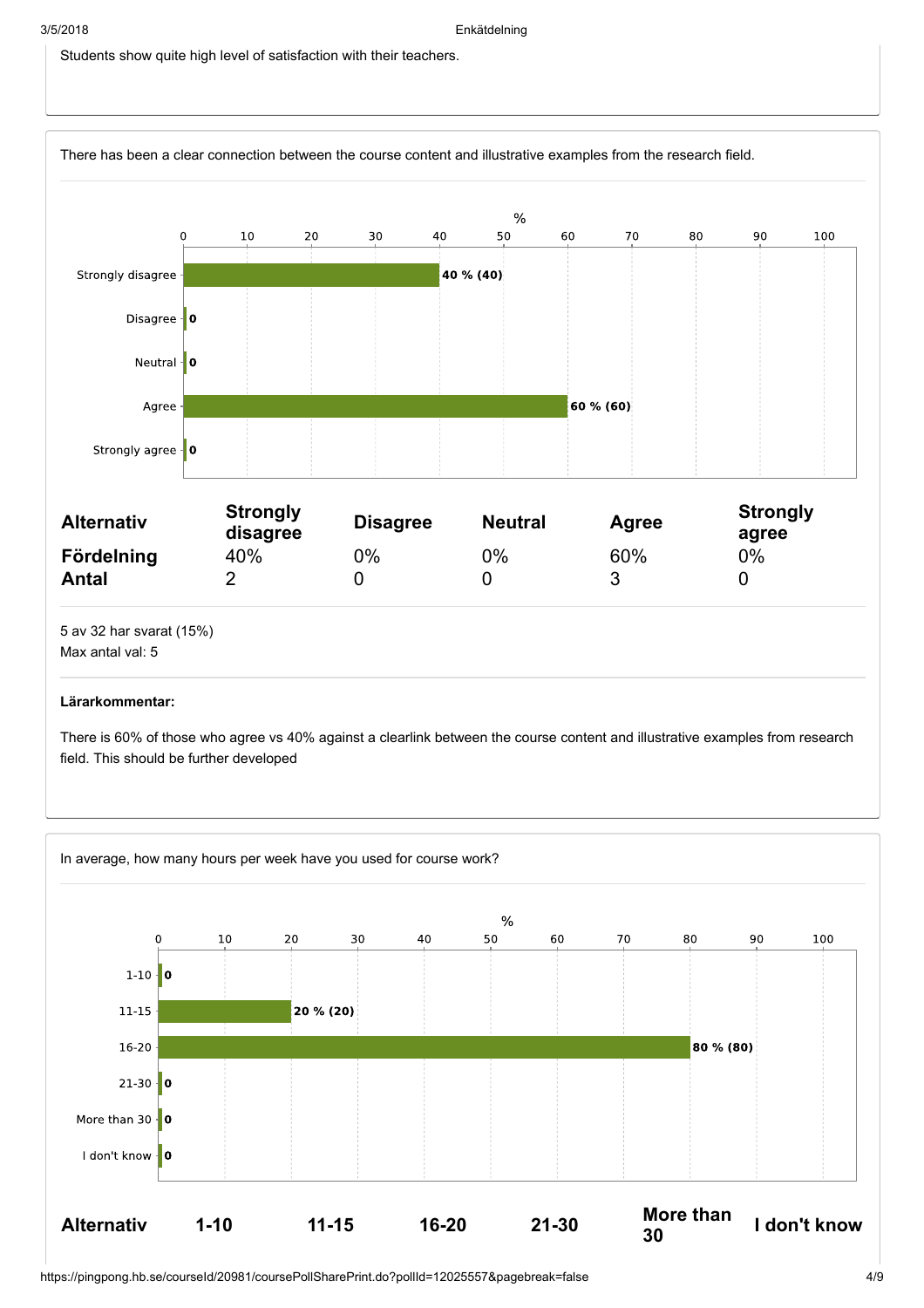| 3/5/2018                                     |            |     | Enkätdelning |         |         |         |  |
|----------------------------------------------|------------|-----|--------------|---------|---------|---------|--|
| Fördelning<br><b>Antal</b>                   | $0\%$<br>0 | 20% | 80%<br>4     | 0%<br>0 | 0%<br>0 | 0%<br>0 |  |
| Medelvärde (för siffer-svar): 15             |            |     |              |         |         |         |  |
| 5 av 32 har svarat (15%)<br>Max antal val: 6 |            |     |              |         |         |         |  |



Examination has been conducted through written assignments and a course project/report. The assignments correspond well with the course goals.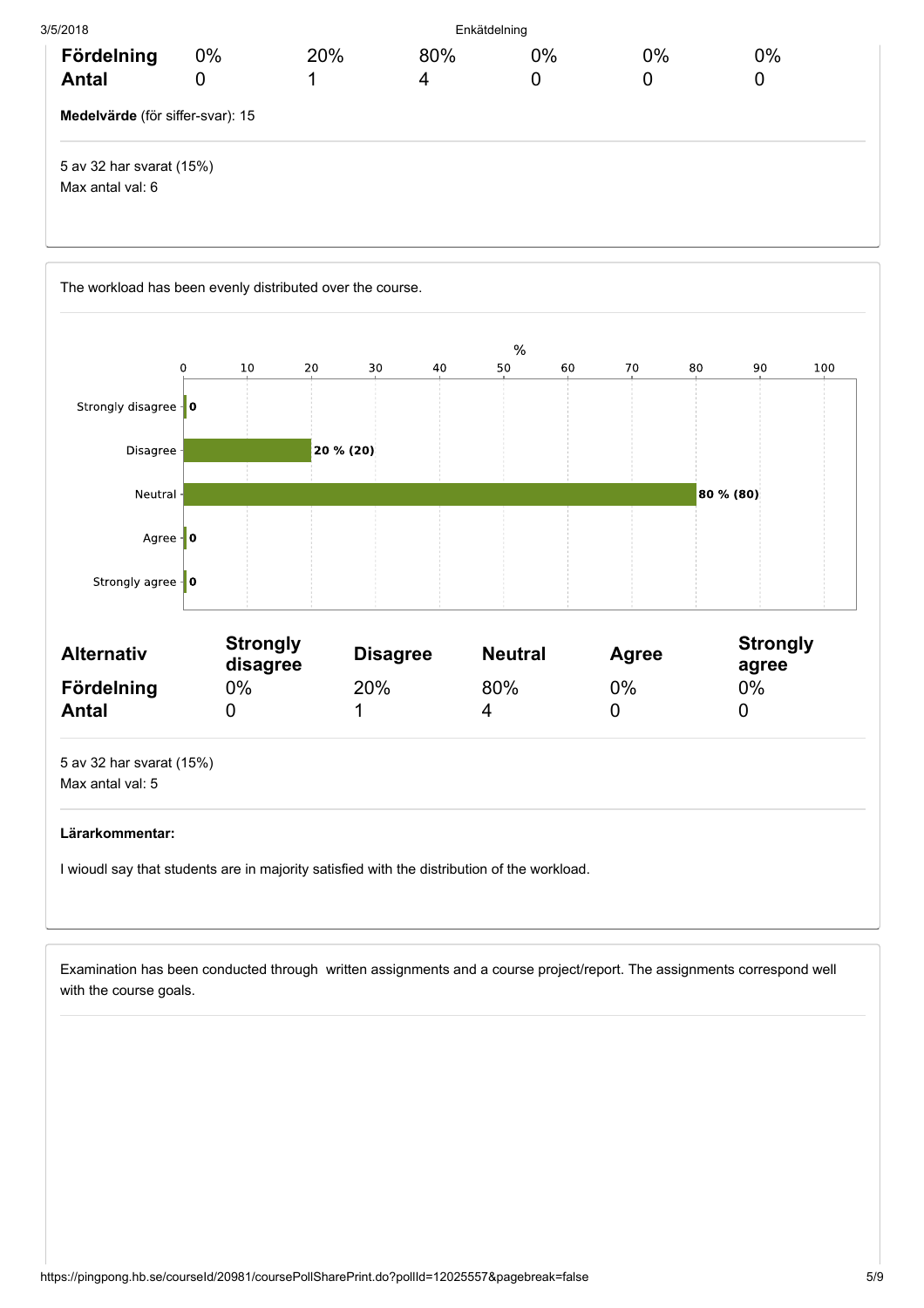#### 3/5/2018 Enkätdelning



#### Lärarkommentar:

Students are satisfied with the design of the Assignments.

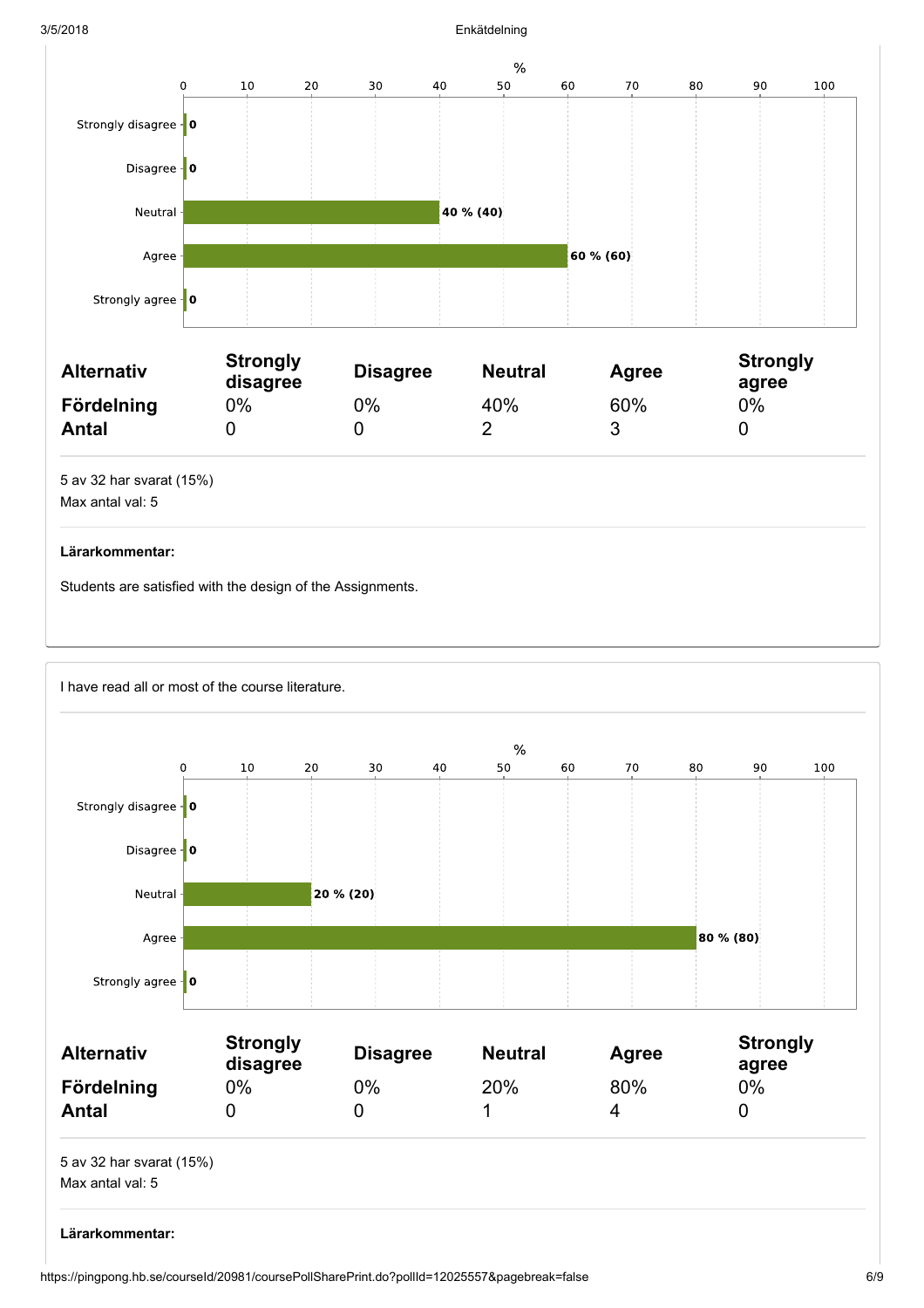The majority of students have read the course literature which is great.



| <b>Alternativ</b> | <b>Strongly</b><br>disagree | <b>Disagree</b> | <b>Neutral</b> | Agree | <b>Strongly</b><br>agree |
|-------------------|-----------------------------|-----------------|----------------|-------|--------------------------|
| Fördelning        | 0%                          | 0%              | 20%            | 80%   | 0%                       |
| <b>Antal</b>      |                             |                 |                |       |                          |
|                   |                             |                 |                |       |                          |

5 av 32 har svarat (15%) Max antal val: 5

#### Lärarkommentar:

Students agree that the course is well connected to the professional activities in the field.

Is there anything considering the course goals, format and assignments that you think the course has lacked?

#### Fritextsvar:

Lack of plan and wrong instruction

The course was very interesting and I enjoyed getting some insights to a - for me- totally new field. A bit of a drawback for me was that especially in the beginning the organisation of the course was poor and it was very difficult to actually find out what the assignments really were and how they need to an conducted. Everything was explained in the end and people in charge were very nice but the whole course would have been more enjoyable without confusions throughout.

2 av 32 har svarat (6%)

#### Lärarkommentar:

yes, due to the fact that we all arrived new to a newly designed course caused confusion in the beginning of the course. The course design is quite complex and differs from other courses. Therefore both lecturers and students were confused in the very beginning. this was fastly sorted out. Still, we should work more on clearly communicating the whole course in the beginning.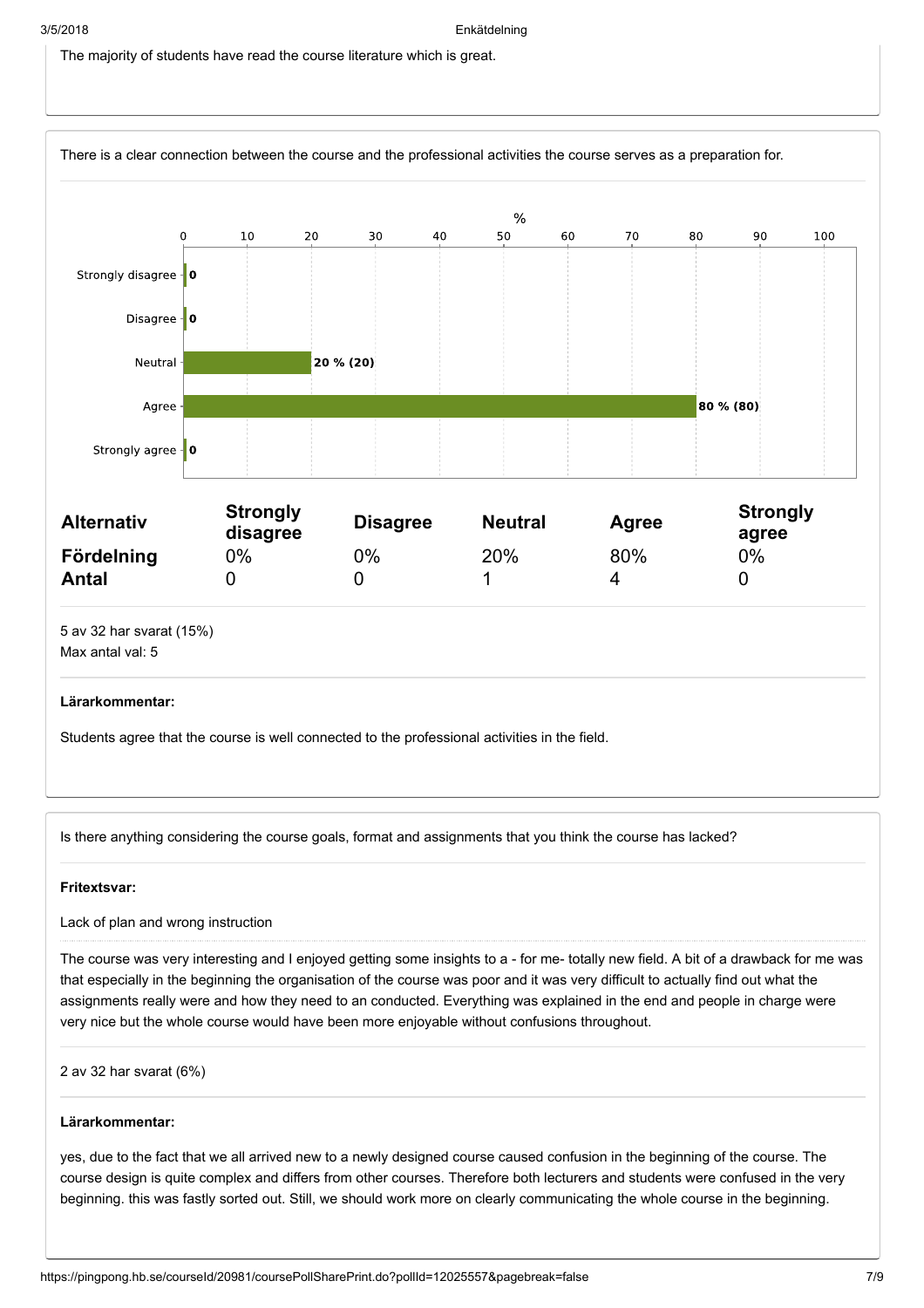Do you have any suggestions for how the course can be generally improved concenring goals, content, assignments, teaching, etc?

#### Fritextsvar:

There was quite a big misunderstanding regarding whether the assigments were based on group or individual work and the form of the oral presentation. Even teachers were giving us different instructions during the course. That was confusing and somehow distracting and discouraging.

See earlier answer

2 av 32 har svarat (6%)

#### Lärarkommentar:

Yes, some task descriptions were not made to highlight to the students if the task is a group task or the individual one. We will work on that to highlight that both in visual, oral, and personal communication.

Please write your experience in using the online learning management system, Pingpong, and how it could be further improved to facilitate and support learning

#### Fritextsvar:

Im my opinion pingpong works fine. The only uncertainties are seminars in adobe. There always seems to occur some problems.

I feel that Ping Pong does not support group work very much so we rather decided to use shader documents on Google docs for our group project instead.

2 av 32 har svarat (6%)

#### Lärarkommentar:

The tools we use are not so easy and reliable as we would all like them to be.

What did you find most and less interesting about the course?

#### Fritextsvar:

I really liked the group project - designing our own prototype. Eventhough it was difficult sometimes because all of our group members were based in different coutries, it was very interesting to work together on the project and to see everyones ideas and ways of thinking and working.

I liked most the design project and getting to know this process. The seminars with petter were very helpful. I did not like so much the really long recorded lectures.

2 av 32 har svarat (6%)

#### Lärarkommentar:

Unfortunately, we have only two replies on this question. One can argue that students appreciate the hands on team dynamic, working across physical borders, cultural borders, come to solution for online cooperation and Log Book reporting. We will